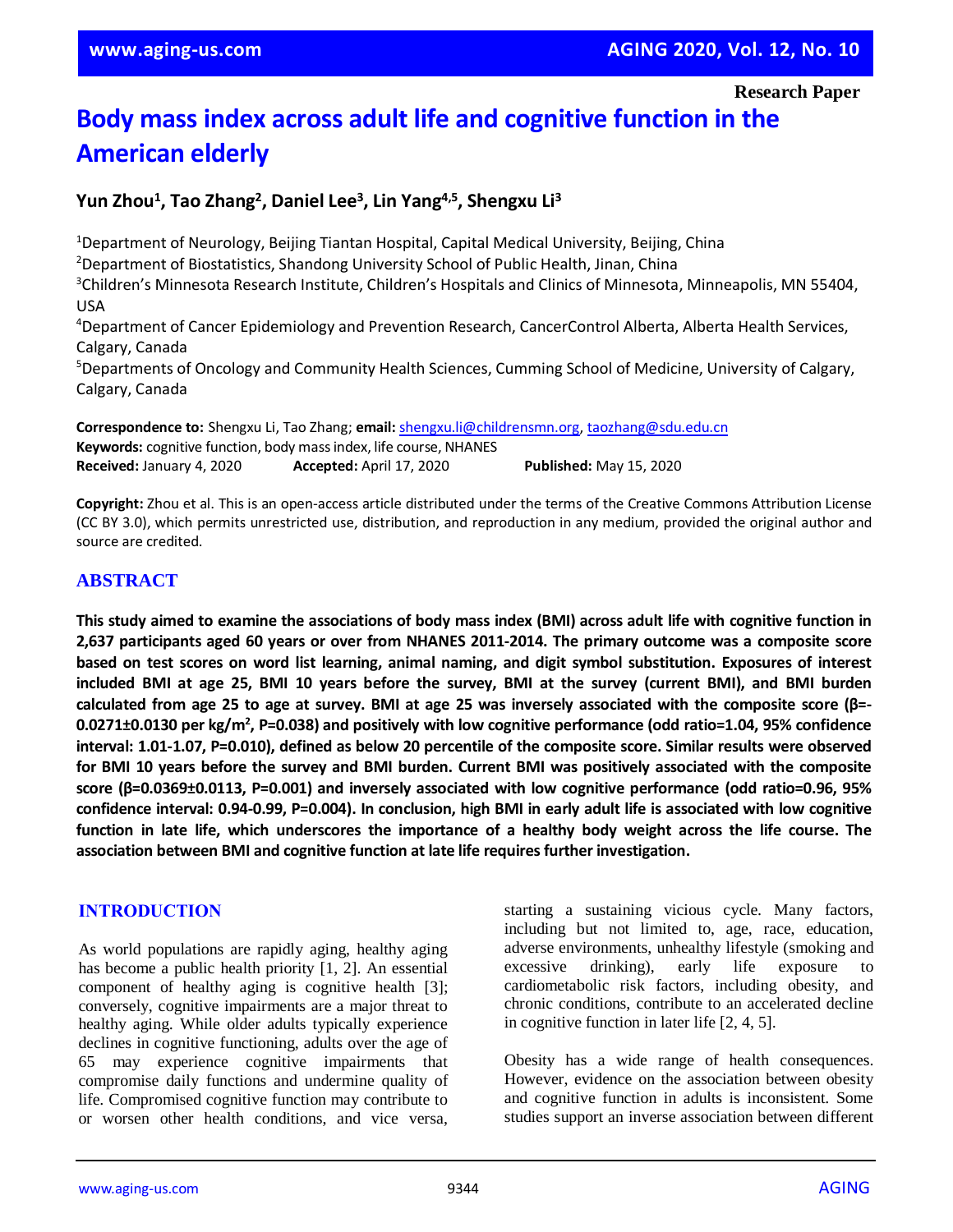obesity measures and cognitive function in young and middle-aged adults [6, 7], including individuals with normal weight obesity [8], while others support a positive association between BMI and cognitive function among older adults [9–12]. The Baltimore Longitudinal Study of Aging reported that obesity is associated with poorer performance in a variety of cognitive domains but enhanced performance on tests of attention and visuospatial ability [13].

The United States has experienced an obesity epidemic during the last four decades [14]. Hence, individuals living through the obesity epidemic since its onset are adults aged 60 years and older. Among these older adults, the influence of weight history across adult life with cognitive function late in life is not yet known. Such information is important for early prevention of late life cognitive impairment [15]. In this study, we aimed to examine the associations between body mass index (BMI) at different periods in adult life with cognitive function in late life among adults aged 60 or older from the National Health and Nutrition Examination Surveys (NHANES) 2011-2014.

# **RESULTS**

Table 1 describes the study sample by sex. Among 2,637 participants, 50.5% were female. Overall, 37.8% of the participants had obesity; of the BMI values at different times, current BMI was, on average, the highest among both men and women. Moreover, women tended to have higher cognitive function scores than men in CERAD Word Learning, CERAD Delayed Recall, and Digital Symbol Substitution, but not the Animal Fluency test.

In the unadjusted model, BMI at age 25, BMI 10 years before the survey, and BMI burden were inversely associated with cognitive function, whereas current BMI was positively associated with cognitive function (Supplementary Table 2). In multiple regression analyses, BMI at age  $25$  (P=0.042), BMI 10 years before the survey ( $P=0.056$ ), and BMI burden ( $P=0.046$ ) were inversely associated with the composite score after adjusting for covariates and current BMI (Table 2). Similarly, they tended to be associated with low cognitive performance, with increase in BMI associated with increased odds of low cognitive performance (Figure 1).

Higher current BMI was associated with a higher value of the composite score of cognitive function  $(P=0.001)$ , after adjusting for BMI burden and other covariates. Current BMI was also inversely associated with low cognitive performance, and each unit increase in current BMI was associated with 4% decrease in odds of low performance (Figure 1). Thus, lower BMI at age 25, 10 years before the survey, or lower cumulative burden, and higher current BMI was linked with higher cognitive functioning. Those who had BMI at age 25 below the median and current BMI above the median had the highest composite score; conversely, those who had BMI at age 25 above the median and current BMI below the median had the lowest composite score.

In sensitivity analyses, excluding those who were underweight or had extremely high BMI did not change the pattern of associations. Sex or age group differences were not observed.

## **DISCUSSION**

Our study demonstrates that current and historical accounts of BMI were linked with cognitive function in late life. That is, BMI at age 25 years, BMI 10 years before the survey, and cumulative burden across adult life were inversely associated with cognitive function in late life. Current BMI was positively associated with cognitive function, such that those who had higher BMI (above median) in early adult life and lower BMI (below median) in late life had the lowest level of cognitive function. Findings from the population-based sample reinforces the fact that exposure to obesity across the life course adversely influences cognitive function in late life.

As expected, we observed inverse associations of cognitive function with BMI at age 25 years, BMI 10 years before the survey, and cumulative burden. These observations are consistent with prior studies in young and midlife adults [8, 16, 19–21]. The mechanisms underlying the inverse associations between BMI across adult life and cognitive function in late life cannot be addressed by a cross-sectional study. There are, however, plausible mechanisms that may explain the observed associations. It is well established that obesity leads to significantly increased risk of cardiometabolic disorders, including insulin resistance/hyperglycemia, hypertension, dyslipidemia, sleep apnea, and inflammation [22–25]. These disorders, in turn, may accelerate cognitive declines and contribute to cognitive impairments in older adults [26–30]. Obesity over time also leads to increased risk of heart disease, stroke, liver disease, and type 2 diabetes, which can accelerate cognitive function decline [31–35].

The observed inverse associations of BMI in early adult life have important implications in preventing cognitive impairment in late life. As the global population is rapidly aging, medical and social burdens associated with declines in cognitive function will continue to rise. Preventing excessive body weight during young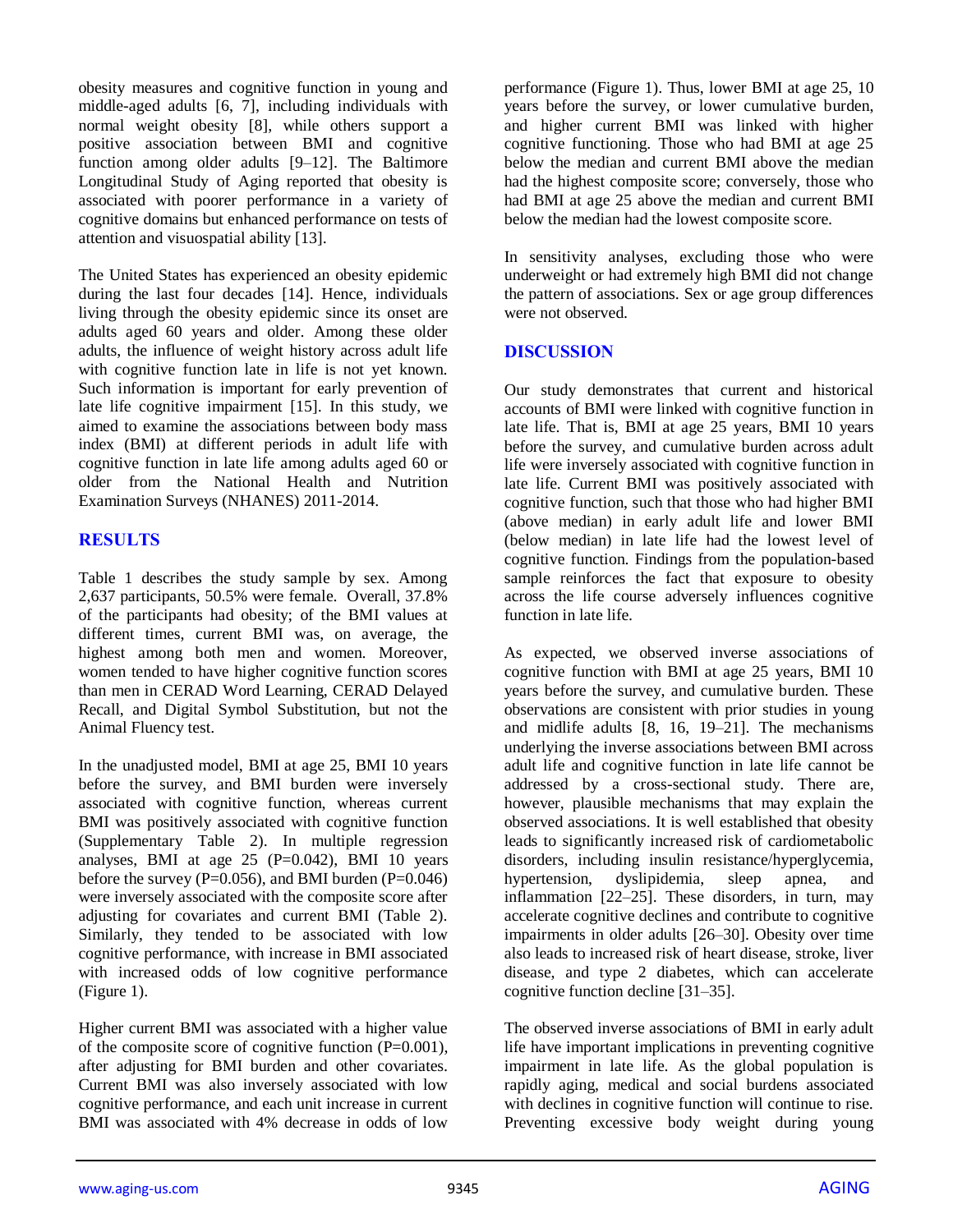| <b>Variable</b>                         | <b>Male</b>     | <b>Female</b>   |
|-----------------------------------------|-----------------|-----------------|
| n                                       | 1,307           | 1,330           |
| Age group $(\%)$                        |                 |                 |
| $60 \leq age \leq 70$ years             | 54.3            | 53.5            |
| $70 \leq age \leq 80$ years             | 29.5            | 30.0            |
| $\geq 80$ years                         | 16.2            | 16.5            |
| Race                                    |                 |                 |
| Mexican American                        | 8.9             | 7.2             |
| Other Hispanic                          | 9.1             | 9.2             |
| Non-Hispanic White                      | 47.3            | 51.9            |
| Non-Hispanic Black                      | 25.2            | 22.8            |
| Other Race - Including Multi-Racial     | 9.5             | 8.9             |
| BMI $(kg/m2)$                           |                 |                 |
| At survey                               | $28.6 \pm 5.6$  | $29.4 \pm 6.9$  |
| 1 year ago                              | $28.1 \pm 5.6$  | $28.3 \pm 7.0$  |
| 10 years ago                            | $27.5 \pm 5.1$  | $27.4 \pm 6.3$  |
| At age 25 years                         | $23.8 \pm 3.9$  | $22.1 \pm 3.9$  |
| BMI burden from age 25 years to current | $25.5 \pm 4.1$  | $24.8 + 4.7$    |
| Obesity $(\%)$                          | 33.6            | 42.0            |
| Average drinks per week                 | $5.9 + 9.6$     | $3.2 \pm 7.2$   |
| Education                               |                 |                 |
| Less Than 9th Grade                     | 11.2            | 7.9             |
| 9-11th Grade                            | 13.2            | 13.5            |
| High School Grad/GED or Equivalent      | 22.9            | 24.3            |
| Some College or AA degree               | 26.2            | 32.7            |
| College Graduate or above               | 26.5            | 21.6            |
| Smoking (%)                             | 15.1            | 10.6            |
| Moderate recreational activity (%)      | 42.2            | 39.6            |
| Vigorous recreational activity (%)      | 11.1            | 8.5             |
| Asthma (%)                              | 12.1            | 15.8            |
| Congestive heart failure (%)            | 7.3             | 6.8             |
| Stroke (%)                              | 6.3             | 7.1             |
| Cognitive function                      |                 |                 |
| <b>CERAD</b> Word Learning              | $17.7 + 4.7$    | $19.4 \pm 5.0$  |
| <b>CERAD Delayed Recall</b>             | $5.3 \pm 2.5$   | $6.1 + 2.6$     |
| <b>Animal Fluency Test</b>              | $16.9{\pm}5.5$  | $16.8 + 5.4$    |
| Digit Symbol Substitution Test          | $43.9 \pm 16.0$ | $49.6 \pm 17.4$ |

|  | Table 1. Characteristics of the study sample by sex: National Health and Nutritional Examination Survey (2011-2014). |  |
|--|----------------------------------------------------------------------------------------------------------------------|--|
|  |                                                                                                                      |  |

CERAD: the Consortium to Establish a Registry for Alzheimer's Disease.

adulthood by promoting a healthy lifestyle, including sufficient physical activity, sleep, and a healthy diet, will mitigate the likelihood of cognitive functional impairment in late life. On the other hand, Hartanto et al. reported that the association between cognitive function and obesity is bidirectional, suggesting cognitive health-improving measures may prevent obesity and disrupt the vicious cycle between obesity and poor cognitive function [6]. It is known that BMI tracks over time from childhood to adult life [36] and that obesity in early life links to cognitive function in both early life and midlife [37, 38]. Therefore, prevention of obesity beginning in childhood should have long-term, multi-faceted benefits in reducing

health burdens caused by cardiometabolic disorders and cognitive impairment in late life.

In contrast to the inverse associations between reported BMI at earlier ages and cognitive function, a positive association was observed between current BMI and cognitive function. The association was not confounded by poor cognitive function among underweight individuals because excluding underweight participants did not change the results. Similar observations of a positive association have been reported in older adults [9–12, 36, 37]. Of note, in a longitudinal study of 2,134 older adults (mean age  $= 77.9$  years), lower baseline BMI was associated with faster cognitive decline six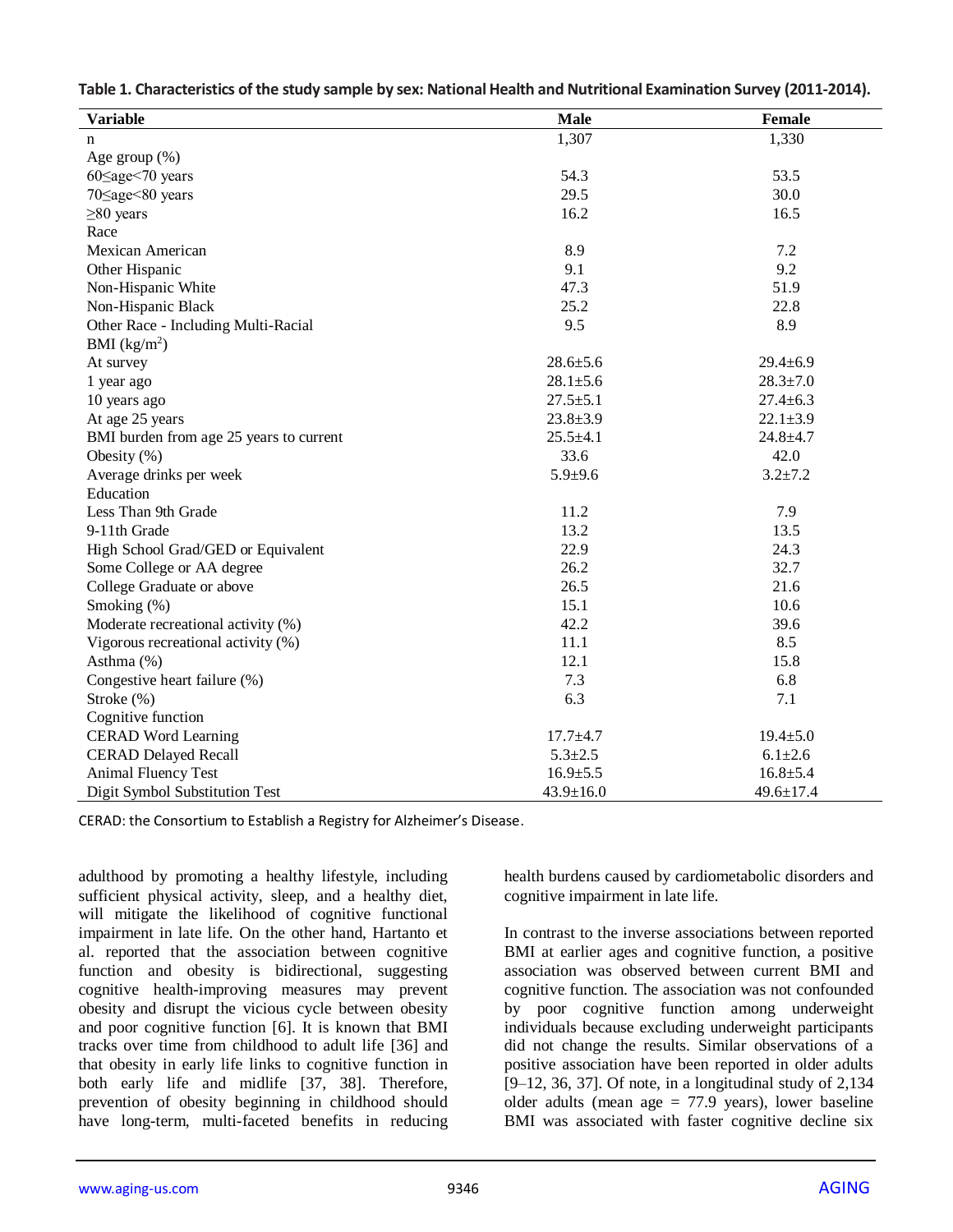|  | Table 2. Associations of different cognitive functions with BMI at different times in adult life. |  |  |  |  |  |  |  |  |  |
|--|---------------------------------------------------------------------------------------------------|--|--|--|--|--|--|--|--|--|
|--|---------------------------------------------------------------------------------------------------|--|--|--|--|--|--|--|--|--|

| <b>Outcome</b>           | <b>BMI</b> at age 25 |       | <b>BMI 10 years ago</b> |       | <b>BMI</b> burden  |       | <b>Current BMI</b>  |       |
|--------------------------|----------------------|-------|-------------------------|-------|--------------------|-------|---------------------|-------|
|                          | $\beta \pm SE$       | P     | $\beta \pm SE$          | P     | $\beta \pm SE$     | P     | $\beta \pm SE$      | P     |
| Composite                | $-0.0271 + 0.0130$   | 0.042 | $-0.0228 + 0.0120$      | 0.056 | $-0.0320+0.0159$   | 0.046 | $0.0369 + 0.0113$   | 0.001 |
| Score                    |                      |       |                         |       |                    |       |                     |       |
| <b>CERAD Word</b>        | $-0.0095 + 0.0047$   | 0.059 | $-0.0071 + 0.0043$      | 0.163 | $-0.0111 + 0.0057$ | 0.089 | $0.0021 + 0.0029$   | 0.058 |
| Learning                 |                      |       |                         |       |                    |       |                     |       |
| <b>CERAD</b>             | $-0.0071 + 0.0048$   | 0.178 | $-0.0067 + 0.0044$      | 0.180 | $-0.0088 + 0.0059$ | 0.184 | $0.0101 + 0.0042$   | 0.005 |
| Delayed Recall           |                      |       |                         |       |                    |       |                     |       |
| Animal Fluency           | $-0.0065 \pm 0.0047$ | 0.200 | $-0.0054 + 0.0043$      | 0.139 | $-0.0076 + 0.0057$ | 0.151 | $0.0096 \pm 0.0029$ | 0.002 |
| Test                     |                      |       |                         |       |                    |       |                     |       |
| Digit Symbol             | $-0.0057 + 0.0046$   | 0.190 | $-0.0054 + 0.0040$      | 0.197 | $-0.0071 + 0.0057$ | 0.204 | $0.0127 \pm 0.0040$ | 0.068 |
| <b>Substitution Test</b> |                      |       |                         |       |                    |       |                     |       |

CERAD: the Consortium to Establish a Registry for Alzheimer's Disease.

P values were adjusted for age, race, sex, education, alcohol drinking, smoking, moderate recreational activity, vigorous recreational activity, language used for the interview, asthma, congestive heart failure, and stroke.

Composite score was calculated as the sum of the individual scores that were standardized to z scores by inverse normal transformation.

years later [10]. Even fat mass, assessed by dual-energy X-ray absorptiometry, showed similar associations with cognitive function [37]. It seems that the association between obesity and cognitive function changes across life course, as high BMI was protective for cognitive impairment only in adults 65 years or older, but not in adults 45-65 years in the same study [12]. It should be noted that not all studies reported positive associations in the elderly [38].

Several reasons may contribute to the apparently paradoxical associations with current BMI versus BMI during early adult life. Hormonal factors, such leptin and adiponectin, may contribute to the positive associations, as suggested by Gunathilake et al. [9]. Survival bias is also possible, but not likely, as associations were similar across the three age groups in the current study. Due to the cross-sectional nature of the study, understanding direct, causal effects between current BMI and cognitive function is not feasible. In the Health and Retirement Study, high baseline BMI in adults (average age of 58 years) was protective for cognitive impairment at follow-up [39]; however, low cognitive function predicted weight loss in the same



Figure 1. Odds ratios and corresponding 95% confidence intervals for BMI at different times in adult life. P values were adjusted for age, race, sex, education, physical activity, smoking, alcohol drinking, marital status, language used, and presence of major chronic diseases.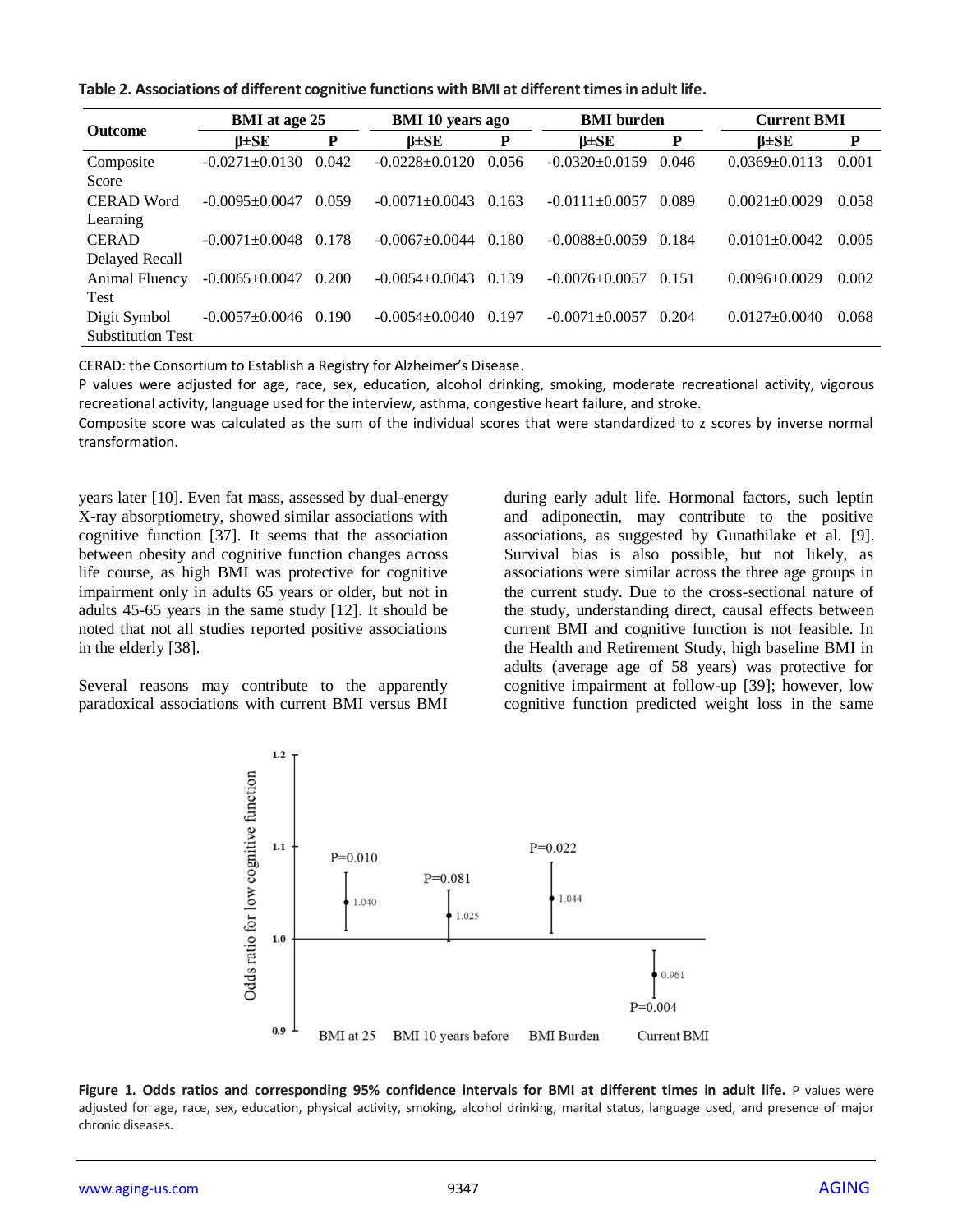study, suggesting a reverse causation [39]. It is also possible that low BMI reflects muscle loss in the elderly, which may contribute to the positive association observed in this study [40]. Similarly, low BMI might be an indication of frailty, a contributor to cognitive decline in the elderly [41, 42]. Additional research is needed to clarify the causal relationship between BMI and cognitive function in older adults.

The current study has several strengths and limitations. The study sample was a population-based sample with a relatively large sample size. NHANES data were collected with rigorous quality assurance/control protocols. Despite the cross-sectional study design, our study examined longitudinal associations between early life exposure to increased body weight and cognitive function in late life. We also used a composite score as the primary outcome, which covered multiple domains of cognitive function (Table 2). Nevertheless, we recognize that body weight during different periods in adult life was self-reported, introducing a potential for recall bias. It is important to mention, however, that recall bias, if existed, was more likely to be nondifferential which would have biased the associations toward the null. Further, our exposure variable, BMI, does not differentiate fat mass from lean mass, and does not specify fat distribution. However, waist circumference, a measure of central obesity, produced similar results.

In conclusion, higher BMI in early and middle adult life is associated with poor cognitive function in later life. As obesity during adult and late adult life continues to rise, the inverse associations detected in our study underscores the importance of controlling body weight across the life course. The underlining reason for the paradoxical positive association between current BMI and cognitive function should be investigated in future studies with longitudinal data.

# **MATERIALS AND METHODS**

#### **Study samples**

NHANES is a series of continuous surveys of national representative samples of the non-institutionalized general population of the United States, conducted by the National Center for Health Statistics (NCHS), to assess the health and nutritional status of adults and children [\(http://www.cdc.gov/nchs/nhanes.htm\)](http://www.cdc.gov/nchs/nhanes.htm). Demographic, socioeconomic, dietary, and health-related data were collected by personal interviews. Information on weight history in adult life, including body weight at age 25 years, 10 years and one year before the interview, and height at age 25 years was obtained by the personal interview. Between 2011 and 2014, participants who were aged 60 years or older were eligible for cognitive function assessment. Those who had complete data on all cognitive function tests and on covariates (described later) were included in the study (n=2,637). The National Centers for Health Statistics Institutional Review Board reviewed and approved the study protocol (Protocol #2011-17) for the 2011-2014 surveys.

#### **Cognitive function tests**

Details of the tests for cognitive function assessment have been described previously [4]. In brief, the CERAD Word Learning subtest (CERAD W-L) assesses immediate and delayed learning ability for new verbal information (memory sub-domain) and consists of three consecutive learning trials, and a delayed recall [16]. Immediately after reading aloud 10 unrelated words, participants tried to recall as many words as possible; the delayed word recall occurred after the other two cognitive exercises (to be described later) were completed (approximately 8-10 minutes from the start of the word learning trials). The number of word intrusions (incorrect words that were not on the list) for each word learning trial and the delayed word recall was also recorded. The Animal Fluency test examines categorical verbal fluency, a component of executive function [17]. Participants were asked to name as many animals as possible in one minute, with one point given for each named animal. The Digit Symbol Substitution test (DSST), a performance module from the Wechsler Adult Intelligence Scale (WAIS III), relies on processing speed, sustained attention, and working memory [18]. Participants were asked to copy in 2 minutes as many number-corresponding symbols as possible in 133 boxes on paper with keys at the top containing 9 numbers paired with symbols. The score corresponds to the total number of correct matches.

#### **Covariates**

We included age, race, sex, education, alcohol use, smoking, physical activity, language used for the interview, and chronic conditions, which were all selfreported except for language used for the interview. Age was categorized in three groups: 60-69, 70–79, and 80 and over. Race/ethnicity was categorized into Mexican Americans, other Hispanic, Non-Hispanic White, non-Hispanic black, and other. Educational levels were categorized in less than 9th grade, 9-11th grade (including 12th grade with no diploma), high school graduate/GED or equivalent, some college or an associate degree, and college graduate or above. Engaging moderate or vigorous recreational physical activity was separately recorded as a dichotomous variable. Moderate recreational activity was defined as any moderate-intensity sports, fitness, or recreational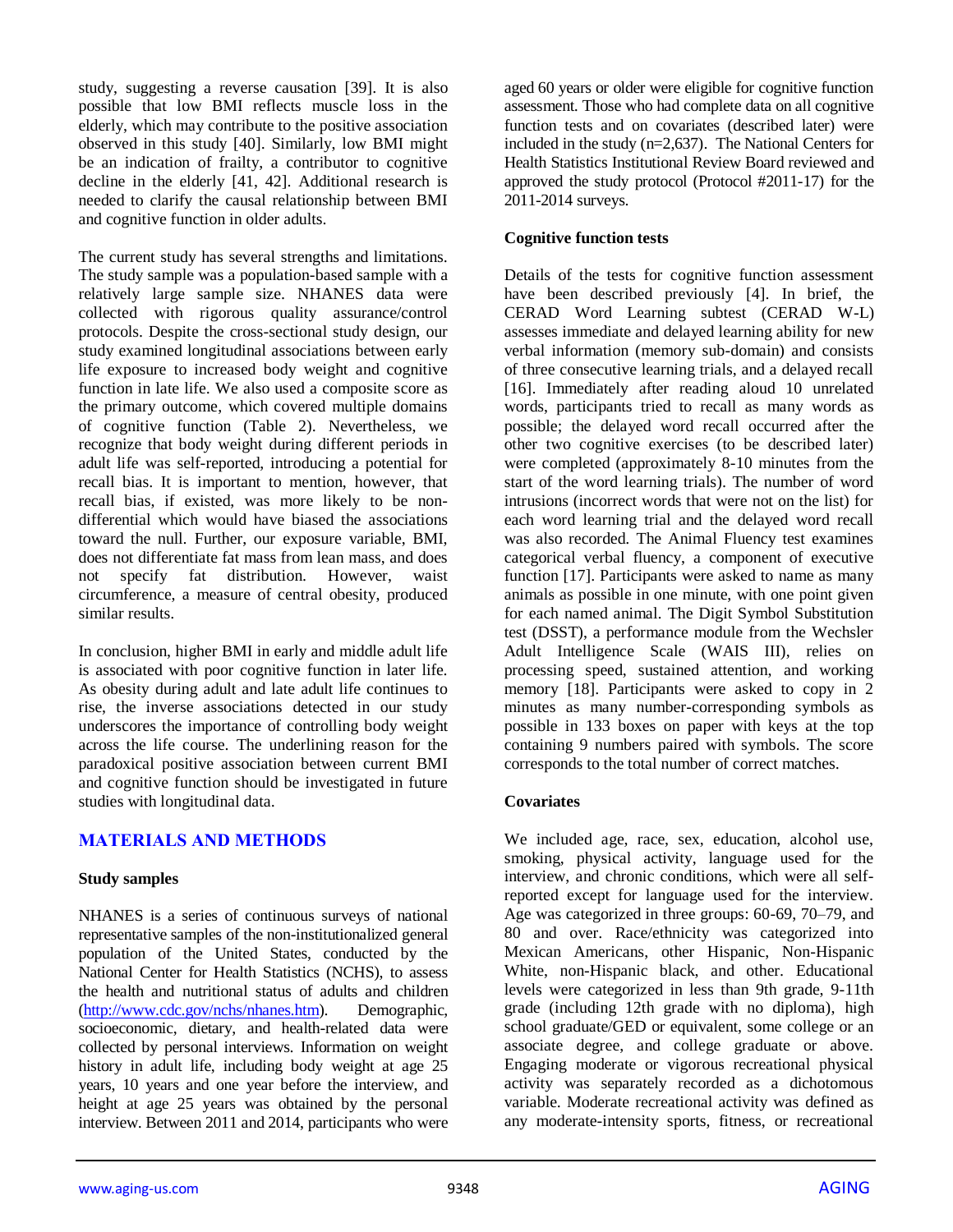activities that caused a small increase in breathing or heart rate such as brisk walking, bicycling, swimming, or golf for at least 10 minutes continuously. Vigorous recreational activity was defined as any vigorousintensity sports, fitness, or recreational activities that caused large increases in breathing or heart rate like running or basketball for at least 10 minutes continuously. The average number of alcohol drinks per week was used as a continuous variable. Smoking was coded as current vs. non-current smokers. Language used for the interview included English, Spanish, and other languages. We explored the following chronic conditions included in the medical conditions questionnaire as potential covariates: hypertension, diabetes, asthma, anemia, psoriasis, celiac disease, arthritis, gout, congestive heart failure, coronary heart disease, angina pectoris, heart attack, stroke, emphysema, thyroid problem, chronic bronchitis, liver condition, and cancer. Only asthma, heart failure, and stroke were included as covariates because only these three variables were associated with cognitive functions  $(P<0.05)$ .

#### **Statistical analyses**

The primary outcome variable was a composite cognitive function score derived from 4 individual scores according to the tests performed: CERAD word recall, CERAD delayed recall, the Animal Fluency test, and the DSST. The secondary outcomes included the scores from the individual tests. Scores for word recall and delayed recall were penalized by the number of word intrusions (the original score minus the number of word intrusions) before further manipulation. Each score of the individual tests was converted to a z-score by inverse-normal transformation. The composite cognitive function score was then calculated as the sum of the four z-scores. The exposure variables included BMI at age 25, BMI 10 years before the survey, and BMI burden across adult life. BMI burden was calculated as the total area of trapezoids, defined by BMIs at age 25, 10 years before the survey, 1 year before the survey, current BMI, and BMI at maximum and age at maximum when age at maximum was 25 or later, divided by the number of years (age at the survey minus 25). We did not include BMI one year before the survey as an exposure variable because it was closely correlated to current BMI (r=0.881; Supplementary Table 1). General linear models were used to examine the associations of outcomes with BMI at different times after adjusting for covariates. Logistic regression models were used to examine the associations of low cognitive function with exposures, adjusted for covariates; low cognitive function was defined as in the lowest 20<sup>th</sup> percentile of the composite score. In models with BMI at age 25, BMI 10 years before the survey, or BMI burden as the exposure, current BMI was included in the model; in the model with current BMI was the exposure of interest, we adjusted for BMI burden. We also performed the following sensitivity analyses: 1) excluding those who were underweight (BMI<18.5  $\text{kg/m}^2$ ) or had extremely high BMI (BMI>40kg/m<sup>2</sup>); 2) sex differences; and 3) age group differences (60-69, 70-79, and 80 or above). All analyses were performed with SAS Enterprise Guide 7.12 (SAS Institute Inc., Cary, NC).

## **CONFLICTS OF INTEREST**

The authors declare no conflicts of interest.

#### **FUNDING**

Tao Zhang is partly supported by grants from the National Natural Science Foundation of China (81973147 and 81673271)

## **REFERENCES**

- 1. Beard JR, Officer A, de Carvalho IA, Sadana R, Pot AM, Michel JP, Lloyd-Sherlock P, Epping-Jordan JE, Peeters GM, Mahanani WR, Thiyagarajan JA, Chatterji S. The World report on ageing and health: a policy framework for healthy ageing. Lancet. 2016; 387:2145–54. [https://doi.org/10.1016/S0140-6736\(15\)00516-4](https://doi.org/10.1016/S0140-6736%2815%2900516-4) PMI[D:26520231](https://www.ncbi.nlm.nih.gov/pubmed/26520231)
- 2. Toman J, Klímová B, Vališ M. Multidomain lifestyle intervention strategies for the delay of cognitive impairment in healthy aging. Nutrients. 2018; 10:1560. <https://doi.org/10.3390/nu10101560> PMI[D:30347863](https://www.ncbi.nlm.nih.gov/pubmed/30347863)
- 3. Anderson LA, McConnell SR. Cognitive health: an emerging public health issue. Alzheimers Dement. 2007 (2 Suppl); 3:S70–73. <https://doi.org/10.1016/j.jalz.2007.01.018> PMI[D:19595979](https://www.ncbi.nlm.nih.gov/pubmed/19595979)
- 4. Brody DJ, Kramarow EA, Taylor CA, McGuire LC. Cognitive performance in adults aged 60 and over: National Health and Nutrition Examination Survey, 2011-2014. Natl Health Stat Report. 2019; 126:1–23. PMI[D:31751207](https://www.ncbi.nlm.nih.gov/pubmed/31751207)
- 5. de Haan EH, Nys GM, Van Zandvoort MJ. Cognitive function following stroke and vascular cognitive impairment. Curr Opin Neurol. 2006; 19:559–64. <https://doi.org/10.1097/01.wco.0000247612.21235.d9> PMI[D:17102694](https://www.ncbi.nlm.nih.gov/pubmed/17102694)
- 6. Hartanto A, Yong JC, Toh WX. Bidirectional associations between obesity and cognitive function in midlife adults: A Longitudinal Study. Nutrients. 2019; 11.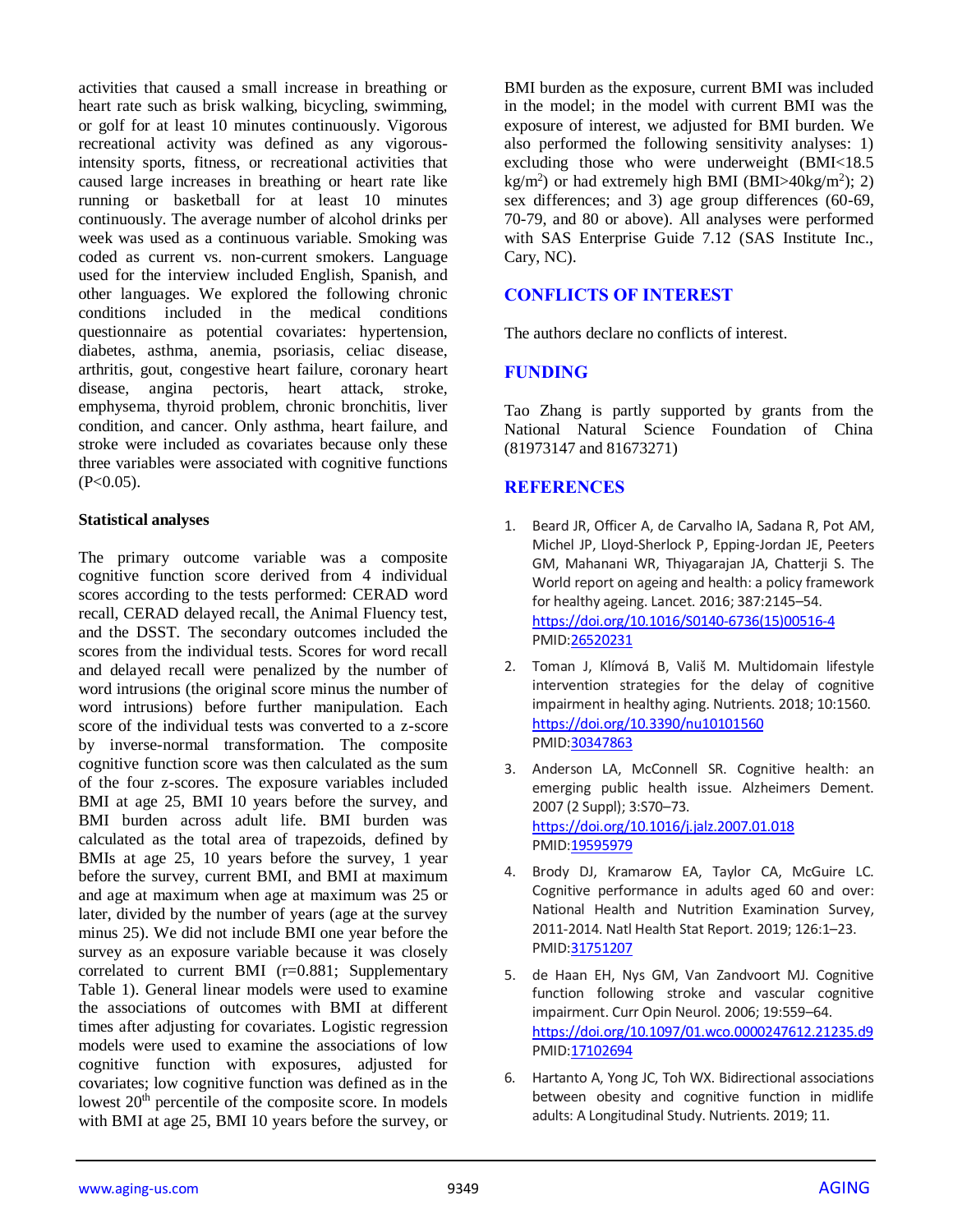<https://doi.org/10.3390/nu11102343> PMID[:31581696](https://www.ncbi.nlm.nih.gov/pubmed/31581696)

- 7. Wolf PA, Beiser A, Elias MF, Au R, Vasan RS, Seshadri S. Relation of obesity to cognitive function: importance of central obesity and synergistic influence of concomitant hypertension. The Framingham Heart Study. Curr Alzheimer Res. 2007; 4:111–16. <https://doi.org/10.2174/156720507780362263> PMID[:17430232](https://www.ncbi.nlm.nih.gov/pubmed/17430232)
- 8. Malandrino N, Capristo E, Taveira TH, Mingrone G, Wu WC. Cognitive function in individuals with normal weight obesity: Results from the Third National Health and Nutrition Examination Survey (NHANES III). J Alzheimers Dis. 2018; 65:125–35. <https://doi.org/10.3233/JAD-180264> PMID[:30010127](https://www.ncbi.nlm.nih.gov/pubmed/30010127)
- 9. Gunathilake R, Oldmeadow C, McEvoy M, Inder KJ, Schofield PW, Nair BR, Attia J. The association between obesity and cognitive function in older persons: how much is mediated by inflammation, fasting plasma glucose, and hypertriglyceridemia? J Gerontol A Biol Sci Med Sci. 2016; 71:1603–08. <https://doi.org/10.1093/gerona/glw070> PMID[:27075896](https://www.ncbi.nlm.nih.gov/pubmed/27075896)
- 10. Arvanitakis Z, Capuano AW, Bennett DA, Barnes LL. Body mass index and decline in cognitive function in plder black and white persons. J Gerontol A Biol Sci Med Sci. 2018; 73:198–203. <https://doi.org/10.1093/gerona/glx152> PMID[:28961897](https://www.ncbi.nlm.nih.gov/pubmed/28961897)
- 11. Sturman MT, de Leon CF, Bienias JL, Morris MC, Wilson RS, Evans DA. Body mass index and cognitive decline in a biracial community population. Neurology. 2008; 70:360–67. <https://doi.org/10.1212/01.wnl.0000285081.04409.bb> PMID[:17881716](https://www.ncbi.nlm.nih.gov/pubmed/17881716)
- 12. Kim S, Kim Y, Park SM. Body mass index and decline of cognitive function. PLoS One. 2016; 11:e0148908. <https://doi.org/10.1371/journal.pone.0148908> PMID[:26867138](https://www.ncbi.nlm.nih.gov/pubmed/26867138)
- 13. Gunstad J, Lhotsky A, Wendell CR, Ferrucci L, Zonderman AB. Longitudinal examination of obesity and cognitive function: results from the Baltimore longitudinal study of aging. Neuroepidemiology. 2010; 34:222–29. <https://doi.org/10.1159/000297742> PMID[:20299802](https://www.ncbi.nlm.nih.gov/pubmed/20299802)
- 14. Flegal KM, Kruszon-Moran D, Carroll MD, Fryar CD, Ogden CL. Trends in obesity among adults in the United States, 2005 to 2014. JAMA. 2016; 315:2284–91. <https://doi.org/10.1001/jama.2016.6458> PMID[:27272580](https://www.ncbi.nlm.nih.gov/pubmed/27272580)
- 15. Chen ST, Volle D, Jalil J, Wu P, Small GW. Healthpromoting strategies for the aging brain. Am J Geriatr Psychiatry. 2019; 27:213–36. <https://doi.org/10.1016/j.jagp.2018.12.016> PMI[D:30686664](https://www.ncbi.nlm.nih.gov/pubmed/30686664)
- 16. Morris JC, Heyman A, Mohs RC, Hughes JP, van Belle G, Fillenbaum G, Mellits ED, Clark C. The Consortium to Establish a Registry for Alzheimer's Disease (CERAD). Part I. Clinical and neuropsychological assessment of Alzheimer's disease. Neurology. 1989; 39:1159–65. <https://doi.org/10.1212/WNL.39.9.1159> PMI[D:2771064](https://www.ncbi.nlm.nih.gov/pubmed/2771064)
- 17. Strauss E, Sherman EM, Spreen O. A Compendium of neuropsychological tests: Administration, norms and commentary. New York: Oxford University Press. 2006.
- 18. Salthouse TA. What do adult age differences in the Digit Symbol Substitution Test reflect? J Gerontol. 1992; 47:121–28. <https://doi.org/10.1093/geronj/47.3.P121> PMI[D:1573192](https://www.ncbi.nlm.nih.gov/pubmed/1573192)
- 19. Wagner M, Grodstein F, Proust-Lima C, Samieri C. Long-term trajectories of body weight, diet, and physical activity from midlife through late-life and subsequent cognitive decline in women. Am J Epidemiol. 2019. [Epub ahead of print]. <https://doi.org/10.1093/aje/kwz262> PMID[:31781745](https://www.ncbi.nlm.nih.gov/pubmed/31781745)
- 20. Masi S, Georgiopoulos G, Khan T, Johnson W, Wong A, Charakida M, Whincup P, Hughes AD, Richards M, Hardy R, Deanfield J. Patterns of adiposity, vascular phenotypes and cognitive function in the 1946 British Birth Cohort. BMC Med. 2018; 16:75. <https://doi.org/10.1186/s12916-018-1059-x> PMI[D:29804545](https://www.ncbi.nlm.nih.gov/pubmed/29804545)
- 21. Cook RL, O'Dwyer NJ, Donges CE, Parker HM, Cheng HL, Steinbeck KS, Cox EP, Franklin JL, Garg ML, Rooney KB, O'Connor HT. Relationship between obesity and cognitive function in young women: The Food, Mood and Mind Study. J Obes. 2017; 2017:5923862. <https://doi.org/10.1155/2017/5923862> PMI[D:29291133](https://www.ncbi.nlm.nih.gov/pubmed/29291133)
- 22. Després JP, Lemieux I, Bergeron J, Pibarot P, Mathieu P, Larose E, Rodés-Cabau J, Bertrand OF, Poirier P. Abdominal obesity and the metabolic syndrome: contribution to global cardiometabolic risk. Arterioscler Thromb Vasc Biol. 2008; 28:1039–49. <https://doi.org/10.1161/ATVBAHA.107.159228> PMI[D:18356555](https://www.ncbi.nlm.nih.gov/pubmed/18356555)
- 23. Drager LF, Togeiro SM, Polotsky VY, Lorenzi-Filho G. Obstructive sleep apnea: a cardiometabolic risk in obesity and the metabolic syndrome. J Am Coll Cardiol. 2013; 62:569–76.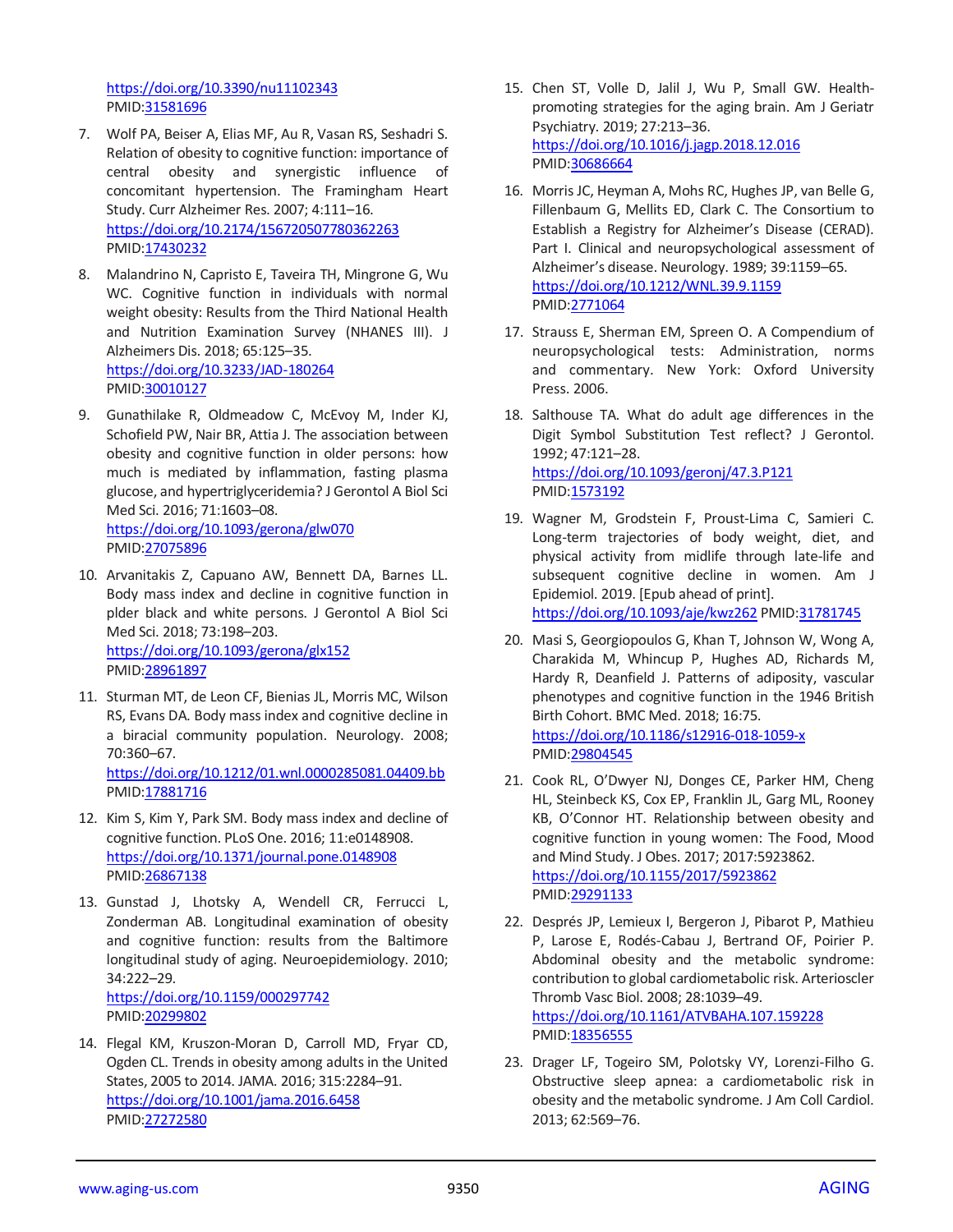<https://doi.org/10.1016/j.jacc.2013.05.045> PMID[:23770180](https://www.ncbi.nlm.nih.gov/pubmed/23770180)

- 24. Klein S, Allison DB, Heymsfield SB, Kelley DE, Leibel RL, Nonas C, Kahn R, and Association for Weight Management and Obesity Prevention, and NAASO, and Obesity Society, and American Society for Nutrition, and American Diabetes Association. Waist circumference and cardiometabolic risk: a consensus statement from shaping America's health: Association for Weight Management and Obesity Prevention; NAASO, the Obesity Society; the American Society for Nutrition; and the American Diabetes Association. Diabetes Care. 2007; 30:1647–52. <https://doi.org/10.2337/dc07-9921> PMID[:17360974](https://www.ncbi.nlm.nih.gov/pubmed/17360974)
- 25. Weihrauch-Blüher S, Schwarz P, Klusmann JH. Childhood obesity: increased risk for cardiometabolic disease and cancer in adulthood. Metabolism. 2019; 92:147–52. <https://doi.org/10.1016/j.metabol.2018.12.001>

PMID[:30529454](https://www.ncbi.nlm.nih.gov/pubmed/30529454)

26. Hildreth KL, Grigsby J, Bryant LL, Wolfe P, Baxter J. Cognitive decline and cardiometabolic risk among Hispanic and non-Hispanic white adults in the San Luis Valley Health and Aging Study. J Behav Med. 2014; 37:332–42.

<https://doi.org/10.1007/s10865-013-9491-z> PMID[:23329423](https://www.ncbi.nlm.nih.gov/pubmed/23329423)

- 27. Kesse-Guyot E, Julia C, Andreeva V, Fezeu L, Hercberg S, Galan P. Evidence of a cumulative effect of cardiometabolic disorders at midlife and subsequent cognitive function. Age Ageing. 2015; 44:648–54. <https://doi.org/10.1093/ageing/afv053> PMID[:25918184](https://www.ncbi.nlm.nih.gov/pubmed/25918184)
- 28. Kuo HK, Yen CJ, Chang CH, Kuo CK, Chen JH, Sorond F. Relation of C-reactive protein to stroke, cognitive disorders, and depression in the general population: systematic review and meta-analysis. Lancet Neurol. 2005; 4:371–80. [https://doi.org/10.1016/S1474-4422\(05\)70099-5](https://doi.org/10.1016/S1474-4422%2805%2970099-5) PMID[:15907742](https://www.ncbi.nlm.nih.gov/pubmed/15907742)
- 29. Lyall DM, Celis-Morales CA, Anderson J, Gill JM, Mackay DF, McIntosh AM, Smith DJ, Deary IJ, Sattar N, Pell JP. Associations between single and multiple cardiometabolic diseases and cognitive abilities in 474 129 UK Biobank participants. Eur Heart J. 2017; 38:577–83. <https://doi.org/10.1093/eurheartj/ehw528>

PMID[:28363219](https://www.ncbi.nlm.nih.gov/pubmed/28363219)

30. Papachristou E, Ramsay SE, Papacosta O, Lennon LT, Iliffe S, Whincup PH, Goya Wannamethee S. The Test Your Memory cognitive screening tool: sociodemographic and cardiometabolic risk correlates

in a population-based study of older British men. Int J Geriatr Psychiatry. 2016; 31:666–75. <https://doi.org/10.1002/gps.4377> PMI[D:26489874](https://www.ncbi.nlm.nih.gov/pubmed/26489874)

- 31. Ampadu J, Morley JE. Heart failure and cognitive dysfunction. Int J Cardiol. 2015; 178:12–23. <https://doi.org/10.1016/j.ijcard.2014.10.087> PMI[D:25464210](https://www.ncbi.nlm.nih.gov/pubmed/25464210)
- 32. Gottesman RF, Hillis AE. Predictors and assessment of cognitive dysfunction resulting from ischaemic stroke. Lancet Neurol. 2010; 9:895–905. [https://doi.org/10.1016/S1474-4422\(10\)70164-2](https://doi.org/10.1016/S1474-4422%2810%2970164-2) PMI[D:20723846](https://www.ncbi.nlm.nih.gov/pubmed/20723846)
- 33. Hajduk AM, Kiefe CI, Person SD, Gore JG, Saczynski JS. Cognitive change in heart failure: a systematic review. Circ Cardiovasc Qual Outcomes. 2013; 6:451–60. <https://doi.org/10.1161/CIRCOUTCOMES.113.000121> PMI[D:23838109](https://www.ncbi.nlm.nih.gov/pubmed/23838109)
- 34. Seo SW, Gottesman RF, Clark JM, Hernaez R, Chang Y, Kim C, Ha KH, Guallar E, Lazo M. Nonalcoholic fatty liver disease is associated with cognitive function in adults. Neurology. 2016; 86:1136–42. <https://doi.org/10.1212/WNL.0000000000002498> PMI[D:26911638](https://www.ncbi.nlm.nih.gov/pubmed/26911638)
- 35. Weinstein AA, de Avila L, Paik J, Golabi P, Escheik C, Gerber L, Younossi ZM. Cognitive performance in individuals with non-alcoholic fatty liver disease and/or type 2 diabetes mellitus. Psychosomatics. 2018; 59:567–74.

<https://doi.org/10.1016/j.psym.2018.06.001> PMI[D:30086995](https://www.ncbi.nlm.nih.gov/pubmed/30086995)

36. Kuo HK, Jones RN, Milberg WP, Tennstedt S, Talbot L, Morris JN, Lipsitz LA. Cognitive function in normalweight, overweight, and obese older adults: an analysis of the Advanced Cognitive Training for Independent and Vital Elderly cohort. J Am Geriatr Soc. 2006; 54:97–103. <https://doi.org/10.1111/j.1532-5415.2005.00522.x>

PMI[D:16420204](https://www.ncbi.nlm.nih.gov/pubmed/16420204)

- 37. Smith E, Bailey PE, Crawford J, Samaras K, Baune BT, Campbell L, Kochan N, Menant J, Sturnieks DL, Brodaty H, Sachdev P, Trollor JN. Adiposity estimated using dual energy X-ray absorptiometry and body mass index and its association with cognition in elderly adults. J Am Geriatr Soc. 2014; 62:2311–18. <https://doi.org/10.1111/jgs.13157> PMI[D:25516027](https://www.ncbi.nlm.nih.gov/pubmed/25516027)
- 38. Han C, Jo SA, Seo JA, Kim BG, Kim NH, Jo I, Park MH, Park KW. Adiposity parameters and cognitive function in the elderly: application of "Jolly Fat" hypothesis to cognition. Arch Gerontol Geriatr. 2009; 49:e133–38. <https://doi.org/10.1016/j.archger.2008.11.005> PMI[D:19108905](https://www.ncbi.nlm.nih.gov/pubmed/19108905)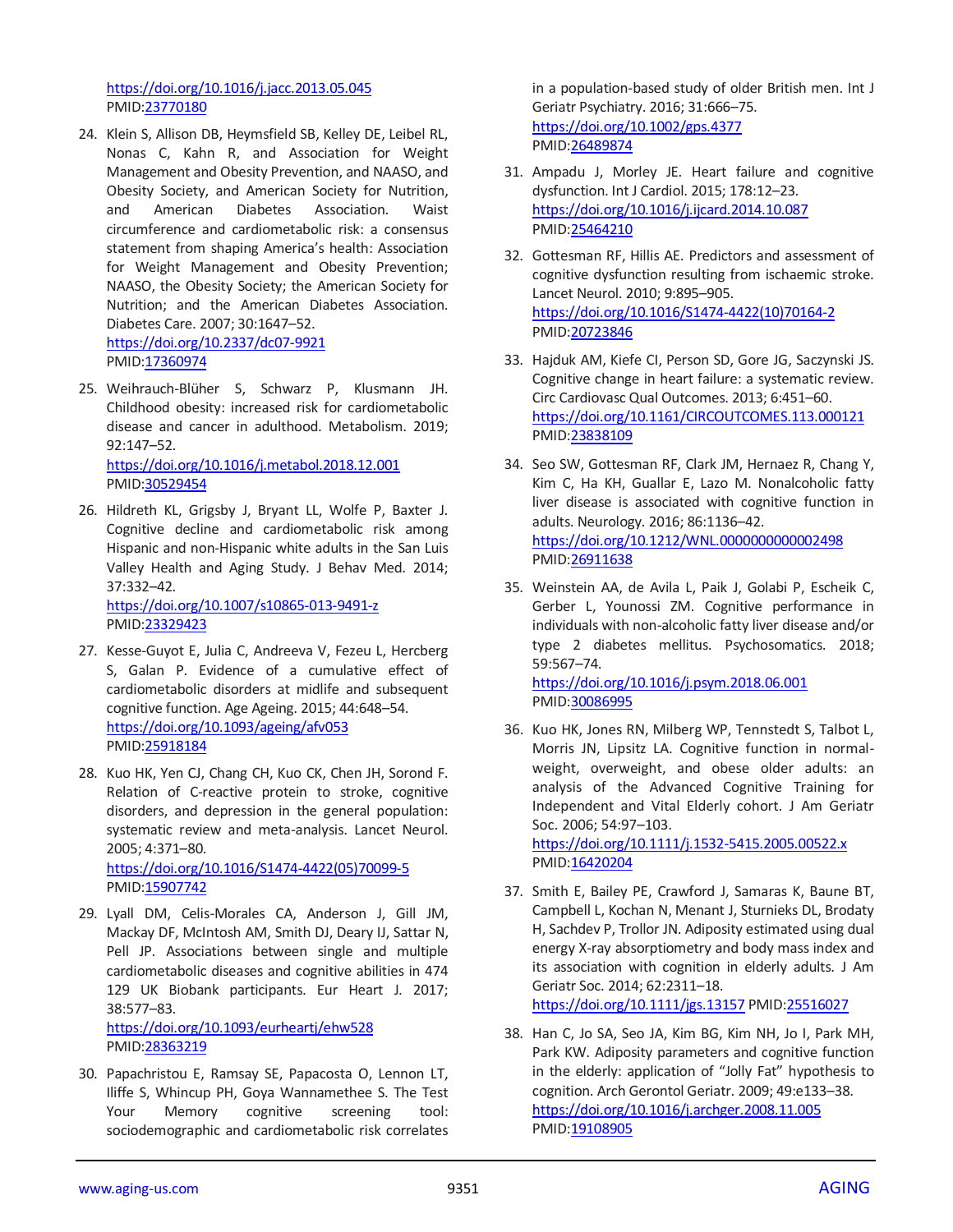- 39. Suemoto CK, Gilsanz P, Mayeda ER, Glymour MM. Body mass index and cognitive function: the potential for reverse causation. Int J Obes. 2015; 39:1383–89. <https://doi.org/10.1038/ijo.2015.83> PMID[:25953125](https://www.ncbi.nlm.nih.gov/pubmed/25953125)
- 40. van Dam R, Van Ancum JM, Verlaan S, Scheerman K, Meskers CG, Maier AB. Lower cognitive function in older patients with lower muscle strength and musclem mass. Dement Geriatr Cogn Disord. 2018; 45:243–50.

<https://doi.org/10.1159/000486711> PMID[:29913450](https://www.ncbi.nlm.nih.gov/pubmed/29913450)

- 41. Nishiguchi S, Yamada M, Fukutani N, Adachi D, Tashiro Y, Hotta T, Morino S, Shirooka H, Nozaki Y, Hirata H, Yamaguchi M, Arai H, Tsuboyama T, Aoyama T. Differential association of frailty with cognitive decline and sarcopenia in community-dwelling older adults. J Am Med Dir Assoc. 2015; 16:120–24. <https://doi.org/10.1016/j.jamda.2014.07.010> PMI[D:25244957](https://www.ncbi.nlm.nih.gov/pubmed/25244957)
- 42. Ma L, Zhang L, Sun F, Li Y, Tang Z. Cognitive function in prefrail and frail community-dwelling older adults in China. BMC Geriatr. 2019; 19:53. <https://doi.org/10.1186/s12877-019-1056-8> PMI[D:30813907](https://www.ncbi.nlm.nih.gov/pubmed/30813907)